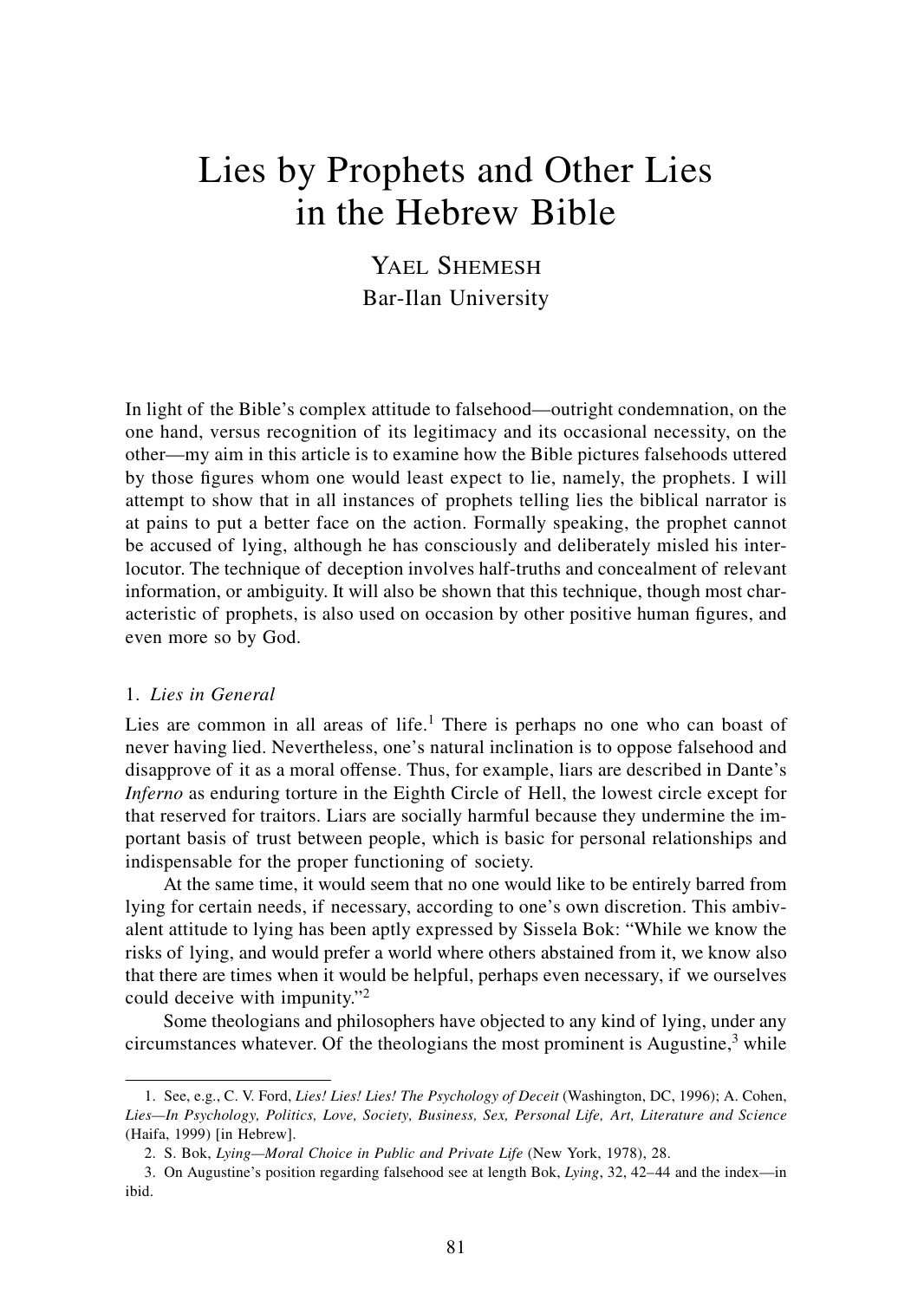the main representative of the philosophers who have held this view is Kant, who considers truthfulness a binding principle at all times: "Truthfulness is a duty which must be regarded as the ground of all duties based on contract . . . To be truthful (honest) in all declarations, therefore, is a sacred and absolutely commanding decree of reason, limited by no expediency."<sup>4</sup> Kant goes so far as to argue that even when telling the truth may cause the death of an innocent person pursued by a would-be murderer, it is forbidden to lie to the pursuer should he ask where the person is hiding and a direct answer cannot be evaded.<sup>5</sup>

This position seems extreme to the point of obsession.<sup>6</sup> Bok rightly argues that in times of crisis, e.g., during the Holocaust, "those who share Kant's opposition to lying clearly put innocent persons at the mercy of wrongdoers."<sup>7</sup> Accordingly, an individual adopting a policy of absolute honesty would constitute a danger to society in critical times. Not only is it permissible to lie to protect another person's (or one's own) life from wrongdoers, says Bok; it is one's duty to do so. $8$  This despite the fact that Bok believes in minimizing the use of lies in all areas of life because of the harm they cause society.

Other writers go so far as to maintain that lies are quite frequently worthwhile and useful as a tool for coping with many of life's difficulties.<sup>9</sup> A good example of such situations may be found in Roberto Benigni's moving film *La vita e bella* (Life is Beautiful), made in 1997. Benigni, who wrote and directed the movie, himself plays the role of an Italian Jew sent to a concentration camp with his little son toward the end of World War II. To protect his son from the terrible truth about the place, he lies to him and pretends that their whole stay in the camp is a game with prizes. He is thus able to keep the boy unaware of the terrors of the time.

Some writers argue, too, that since in any case "Truth" is unknowable, there is no reason to be so strict about telling lies.<sup>10</sup> Following Bok, one might answer this argument by pointing out that a distinction must be made between the wide range of Truth and Falsity in their epistemological sense, which is not the subject of this article, and the narrower meaning of truthfulness and deception—for the latter alone raises ethical questions.<sup>11</sup> "Truthfulness" may be defined as a situation in which what a person says accords with what one thinks and, moreover, that person believes that one is conveying correct information (even if the information is actually false). Deception, on the other hand, is the transmission of a message which the speaker believes to be

10. For a survey of this view see Bok, *Lying*, 3–13 (esp. 12).

11. Ibid, 6–7.

<sup>4.</sup> Immanuel Kant, "On a Supposed Right to Lie from Altruistic Motives," in *Critique of Practical Reason and Other Writings in Moral Philosophy*, trans. and ed. L. W. Beck (New York & London, 1976), 346–50, at 348.

<sup>5.</sup> Ibid., 348–49.

<sup>6.</sup> G. R. Miller and J. B. Stiff (*Deceptive Communication* [Newbury Park, 1993], 1–2) argue that "only the most stubborn ethical absolutist would undertake to defend that it is never justifiable to communicate deceptively."

<sup>7.</sup> *Lying*, 41.

<sup>8.</sup> Ibid., 109–10.

<sup>9.</sup> This is the basic position of Cohen, *Lies*; see, e.g., 9–10, 38, 47–59. See also Miller and Stiff, *Deceptive Communication*, 1–13, 23, who cite numerous examples from various areas—politics, commerce and interpersonal relations—in which it is justified and even imperative to resort to deceptive communication.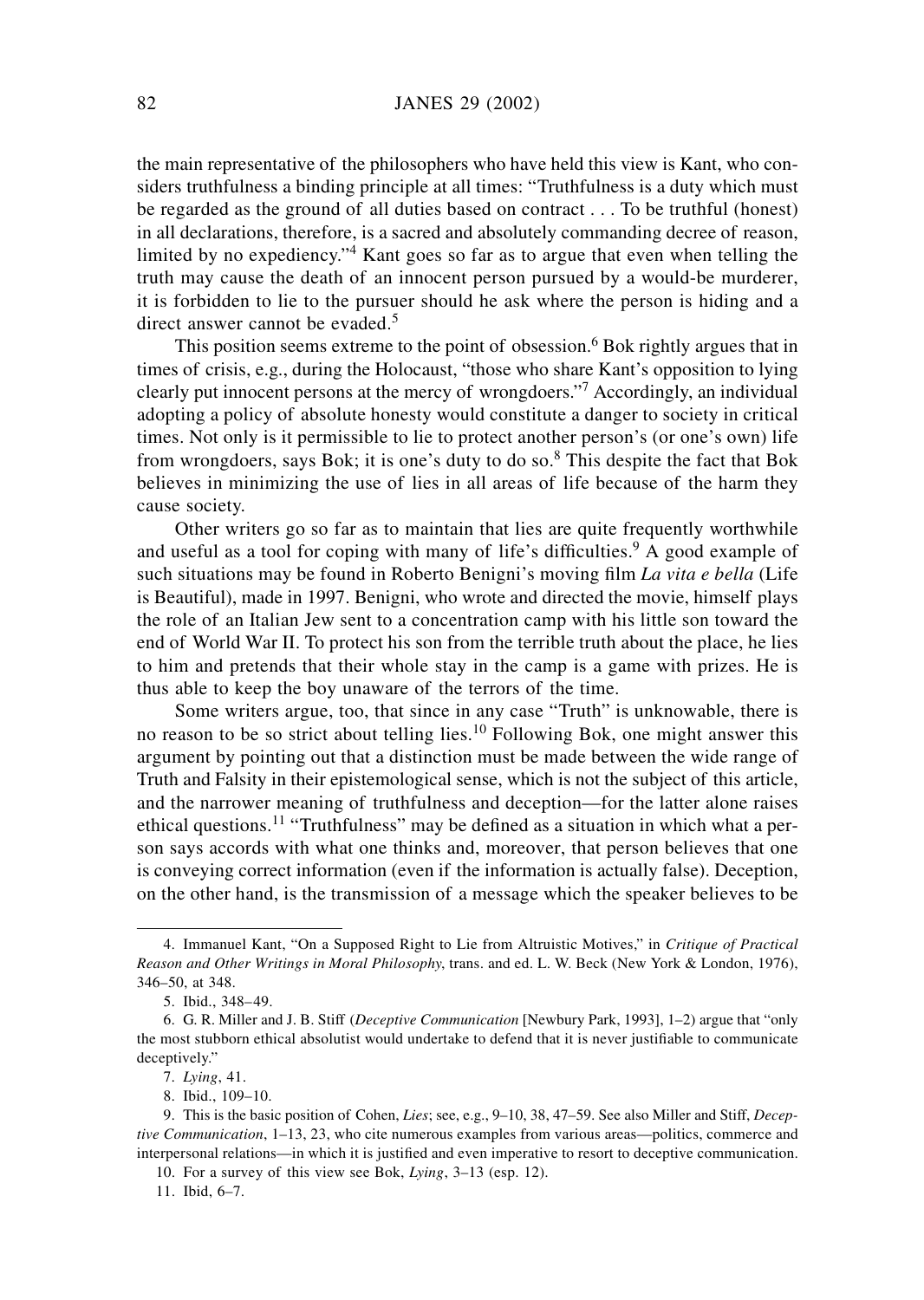false (even if it is actually—inadvertently—true), and moreover the speaker's intention is to mislead. $12$ 

### 2. *Lies in the Bible*

What does the Bible say about such deliberate lying? Does it adopt a rigid view like that of Augustine and Kant, or is it more flexible? Not surprisingly, biblical law strongly deplores perjury, prescribing a punishment of "measure for measure": false witnesses must be made to suffer what they have schemed to do by their testimony (Deut. 19:16–21). The gravity of deception within a legal framework is self-evident, as it impairs the judge's ability to deliver a fair judgment and may cause irreparable harm to innocent people. In effect, any legal system must defend itself against lies and impose severe sanctions on false witnesses in order to deter such behavior. One cannot, therefore, draw conclusions from the specific treatment of perjury as to the Bible's attitude toward lying in general.

In a non-legal context, one finds condemnation of falsehood in the Bible, particularly in Psalms<sup>13</sup> and in the wisdom literature.<sup>14</sup> It is perhaps surprising, however, that nowhere in the legal literature of the Bible is there any general injunction to refrain from telling lies. The commandment "You shall not bear false witness against your neighbor" (Exod. 20:16; parallel in Deut. 5:20) refers solely to the judicial context, as does the injunction "Keep far from a false charge" (Exod. 23:7); while the verse "You shall not steal; you shall not deal deceitfully or falsely with one another" (Lev. 19:11) is concerned with business dealings, and the next verse (v. 12), while forbidding one to swear falsely in God's name, does not prohibit lying in itself.

As to lying in biblical narrative, it turns out that each case must be examined separately. Although the biblical narrator almost never takes an explicit stand, we readers nevertheless feel convinced that he shares our condemnation of various falsehoods described in the text. Examples are Jacob's sons' deception of their father with their presentation of Joseph's tunic, previously dipped in blood, to make him think that Joseph has fallen prey to a wild animal, while in fact they themselves had sold him into slavery (Gen. 37:31–32); the complaint of Potiphar's wife that Joseph had tried to rape her (Gen. 39:14–15, 17–18); Gehazi's lying assertion to Naaman that he had been sent by his master Elisha to accept gifts (2 Kgs. 5:22) and his later lie to Elisha about his actions (2 Kgs. 5:25). One might argue that when the lies harm innocent persons or stem from base motives (such as Gehazi's greed, which overrides his obedience to his master the prophet), it seems quite plausible that the biblical narrator's attitude to them is no less negative than our own.

Sometimes, however, it is difficult to discern the biblical narrator's attitude to deceptive conduct, as in the case of Jacob's deception of his father in order to receive his blessing (Genesis 27). On the one hand, Jacob is clearly described as being more

<sup>12.</sup> The importance of the intent to mislead in any definition of falsehood has been pointed out by many authors; see Bok, *Lying*, 8, 15; Miller and Stiff, *Deceptive Communication*, 16–22; Cohen, *Lies*, 17.

<sup>13.</sup> For example: Ps. 101:7: "He who speaks untruth shall not stand before my eyes."

<sup>14.</sup> See, e.g., Prov. 6:16–17, 19, where lying is included among the things that God hates, and similarly in Prov. 12:22: "Lying speech is an abomination to the Lord."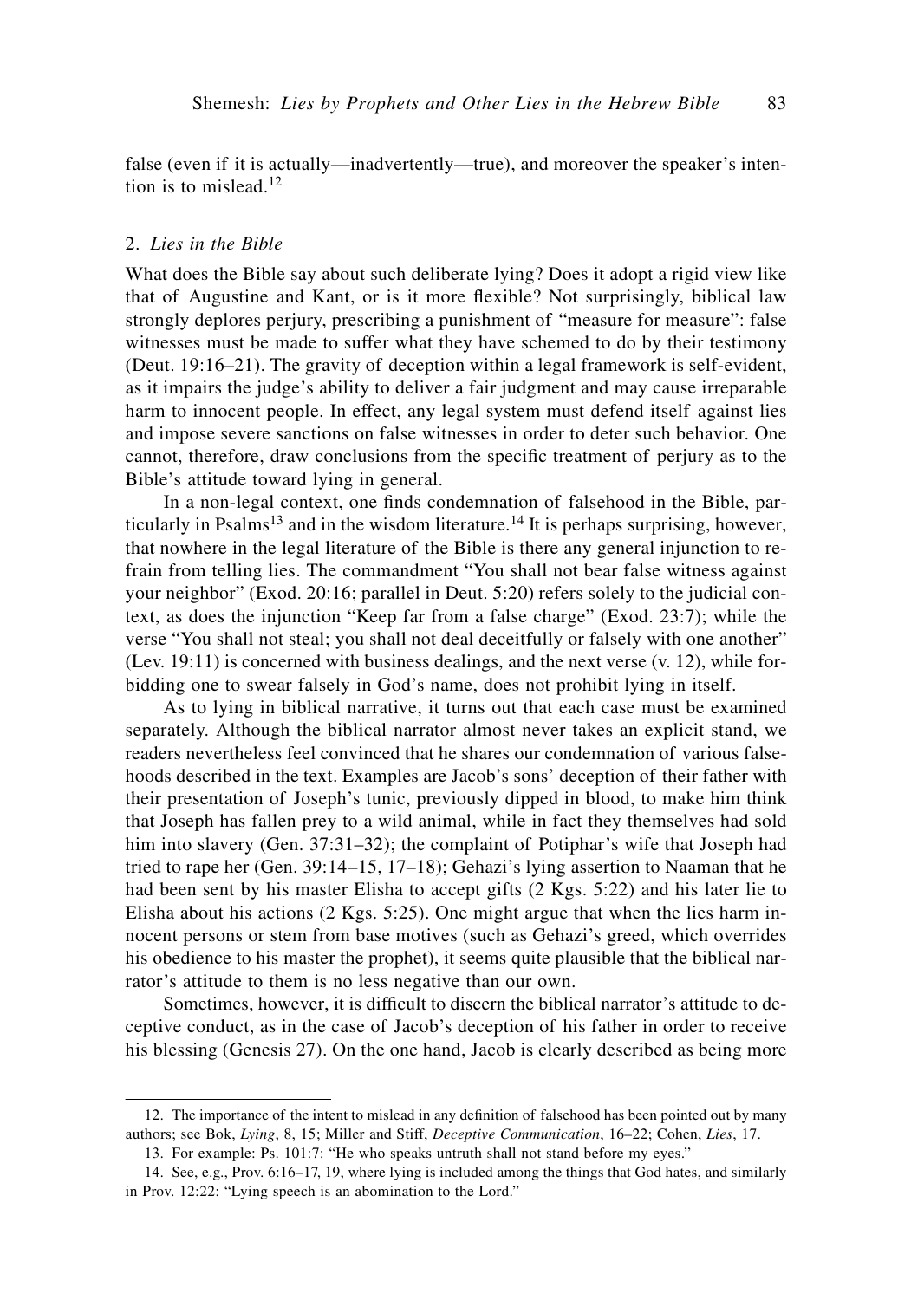worthy of blessing than Esau. On the other, he obtains the blessing by the reprehensible measure of lying. In this specific case, however, one's uncertainty persists only as long as the story is read in isolation. Comparing Genesis 27 with the later chapter 29, one realizes that the narrator undoubtedly disapproves of Jacob's action, as the deceiver himself is deceived by Laban and so is punished, measure for measure, for lying to his father.<sup>15</sup> In addition, classical prophecy takes a critical attitude to Jacob's deception of Isaac, as in Hosea (12:3–4) and perhaps also Jeremiah (9:3–5).

However, besides these lies, one finds biblical narratives in which the narrator's attitude to the falsehood described is undoubtedly favorable. Contrary to Augustine and Kant, the Hebrew Bible recognizes that under certain circumstances lying is unavoidable, particularly when it serves the weak as their only weapon against some force seeking to harm them or other persons.<sup>16</sup> Included in this category are various instances of lies intended to save the liar's life<sup>17</sup> or altruistic lies (mainly on the part of women).<sup>18</sup>

Thus, for example, David lies to Ahimelech (1 Sam. 21:3) and misleads King Achish of Gath (1 Sam. 21:14) in order to save his own life. Saul's daughter Michal lies to her father's messengers in order to save her husband David's life (1 Sam. 19:11–16), and then lies to her father in order to escape his rage (1 Sam. 19:17). Jonathan, too, lies to his father to save his friend David's life (1 Sam. 20:28–29), and the woman from Bahurim lies to Absalom's servants to save David's spies Ahimaaz and Jonathan, hidden in the well in her courtyard (2 Sam. 17:18–20). Proof that God may actually approve of such lies may be derived from His rewarding of the midwives in Egypt, who lied to Pharaoh out of compassion for the lives of the male children born to the Hebrew women (Exod. 1:15–21). A further indication to that effect is the narrator's comment concerning Hushai's deception of Absalom by pretending to support him: "The Lord had decreed that Ahithophel's sound advice be nullified, in order that the Lord might bring ruin upon Absalom" (2 Sam. 17:14).

A forgiving view of deception may also be discerned in cases where persons lie to secure what belongs to them by right but has been unjustly withheld. Thus, the initiative taken by Judah's daughter-in-law Tamar, who disguises herself as a prostitute in order to become pregnant by him after his failure to marry her to his son Shelah, is described in a favorable light, and indeed justified by Judah himself in the narrative (Gen. 38:26). Tamar is rewarded for her subterfuge by the birth of the twins Perez and Zerah, through whom the tribe of Judah is established (Gen. 38:27–30).

<sup>15.</sup> See, e.g., R. Alter, *The Art of Biblical Narrative* (New York, 1981), 3–11; E. Friedman, "Who Breaks the Cycle? Deception for Deception," *Bible Review* 2/1 (1986), 22–31, 68, at 24–26.

<sup>16.</sup> See D. Marcus, "David the Deceiver and David the Dupe," *Prooftexts* 6 (1986), 163–83, at 163: S. Niditch, *Underdogs and Tricksters—A Prelude to Biblical Folklore* (San Francisco, 1987); O. H. Prouser, "The Phenomenology of the Lie in Biblical Narrative" (Ph.D. diss., Jewish Theological Seminary, New York, 1991; available from University Microfilms, Ann Arbor, MI).

<sup>17.</sup> The text of the Torah, "You shall keep My laws and My rules, by the pursuit of which man shall live: I am the Lord" (Lev. 18:5; cf. Ezek. 20:11, 13, 21), inspired the following comment by the Sages of the Talmud: "by . . . which man shall live—and not die," on which they based the principle that danger to life overrides almost all the religious precepts (BT Yoma 85b).

<sup>18.</sup> See T. Craven, "Women who Lied for the Faith," in D. A. Knight and P. A. Paris, eds., *Justice and the Holy—Essays in Honor of Walter Harrelson* (Atlanta, 1989), 35–49.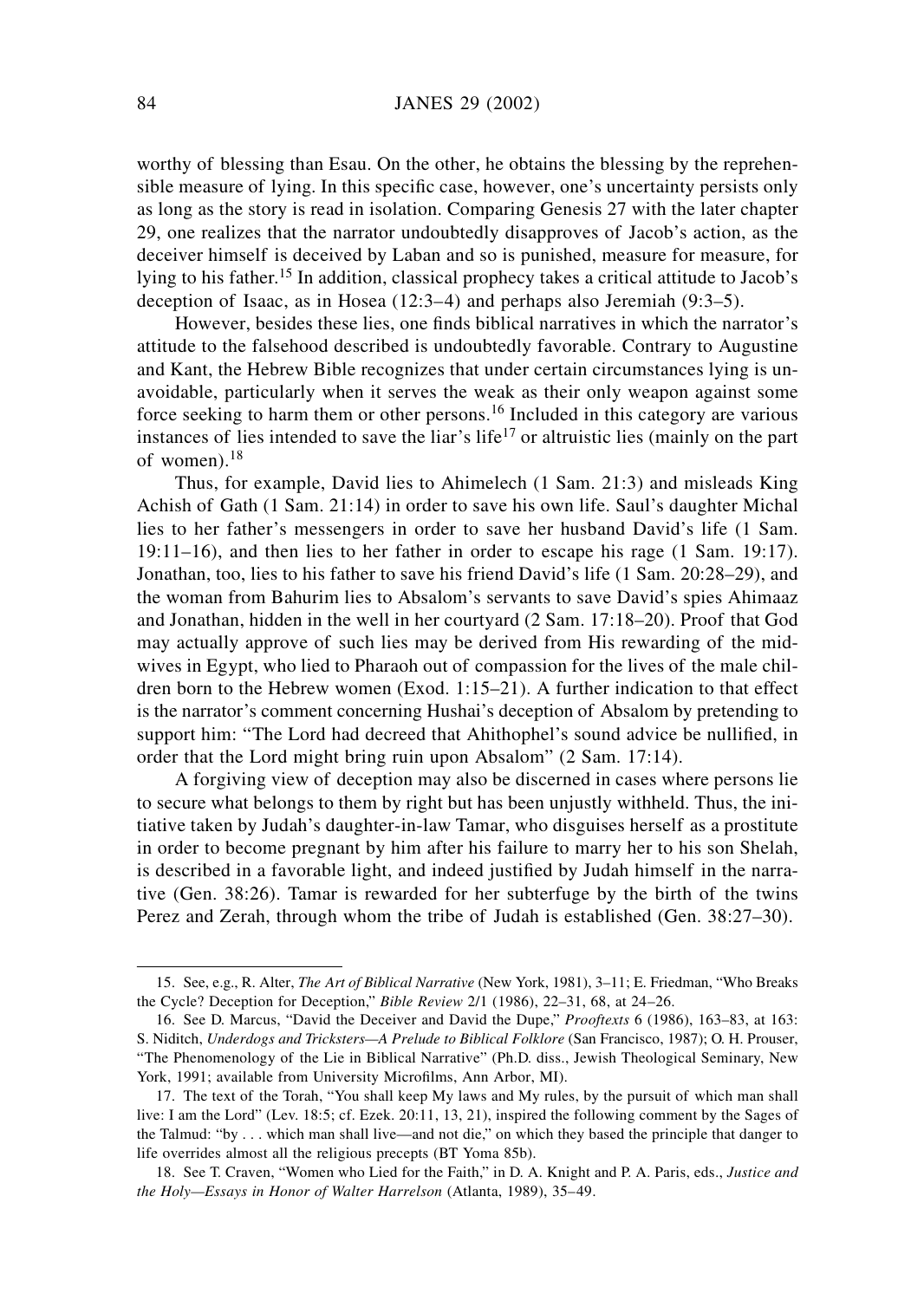The biblical narrator also takes a favorable view of fraud when the object is some religious goal in keeping with the general outlook of the Bible. An example is Jehu's lying to the worshippers of Baal, which is aimed at killing all the prophets of Baal and eradicating his worship from the country (2 Kgs. 10:18–28).

In one case we even find God twisting the truth in order to preserve amicable relations between Abraham and Sarah and to prevent Abraham's feelings from being hurt. Upon overhearing the prediction that she was about to become pregnant, Sarah laughs, "Now that I am withered, am I to have enjoyment—*with my husband so old?*" (Gen. 18:12); God, however, quotes her in Abraham's hearing as having said, "Shall I in truth bear a child, *old as I am?*" (Gen. 18:13), making no reference to Abraham's inadequacy. This episode was used by the Sages of the Talmud as a proof-text showing that it is permitted to deviate from the strict line of truth in order to establish peace (BT Yeb. 65b; BT B.M. 87a).

#### 3. *Divine Untruths*

Our last instance of a "positive lie" raises a theological problem, bringing us to the main topic of this article (as the prophet is God's emissary): Is it possible that God should lie, and, if so, how should one relate to the fact? As Roberts has shown in an instructive article, God may at times lie to people, sometimes in order to test them (Deut. 13:2–4),<sup>19</sup> but mainly in order to punish them.<sup>20</sup>

Following Roberts, Prouser cites further instances of divine falsehood in biblical narrative, reaching the same conclusion: contrary to what one might think, God sometimes adopts deceptive measures (Gen. 2:17; 18:13; Exod. 3:22; 1 Kgs. 22:19– 23), and also instructs a genuine prophet to lie (Exod. 3:18; 1 Sam.  $16:2$ ).<sup>21</sup>

Both Prouser and Roberts point out that ancient Near Eastern literature has no scruples about describing the gods as lying to one another or to human beings, citing interesting proofs of this observation.<sup>22</sup> This is no surprise, since the gods are described in anthropomorphic terms: they engage in wholly human activities and possess all possible human weaknesses, such as lust, greed, jealousy, treachery, the urge to control others, and so on. Their power struggles and conflicts of interest sometimes oblige them to adopt fraudulent tactics, both in their contacts with one another and in their dealings with human beings.

However, one hesitates to compare the biblical God, who is described as the sovereign of the world, with the gods of the ancient Near East. God has no need of power struggles to impose the divine will and achieve the divine goals. In addition, God is characterized as "holy," self-referentially (Lev. 20:26; 21:8; etc.), by the angels (Isa. 6:3), and by humans (1 Sam. 2:2; 6:20; etc.). Hence the Bible would hardly describe the deity's deceptive actions as freely as other ancient Near Eastern literature.

<sup>19.</sup> For another example of falsehood used to impose a test (not cited by Roberts), see Gen. 22:1–2.

<sup>20.</sup> J. J. M. Roberts, "Does God Lie? Divine Deceit as a Theological Problem in Israelite Prophetic Literature," in *Congress Volume*, *VTS* 40, ed. J. A. Emerton (Leiden, 1988), 211–20. Among the examples he cites are 1 Kgs. 22:19–23; Jer. 4:10; Ezek. 14:1–11.

<sup>21.</sup> Prouser, "The Phenomenology of the Lie," 152–72 (esp. 153–54).

<sup>22.</sup> Roberts, "Does God Lie?" 211–15; Prouser, "The Phenomenology of the Lie," 174–81.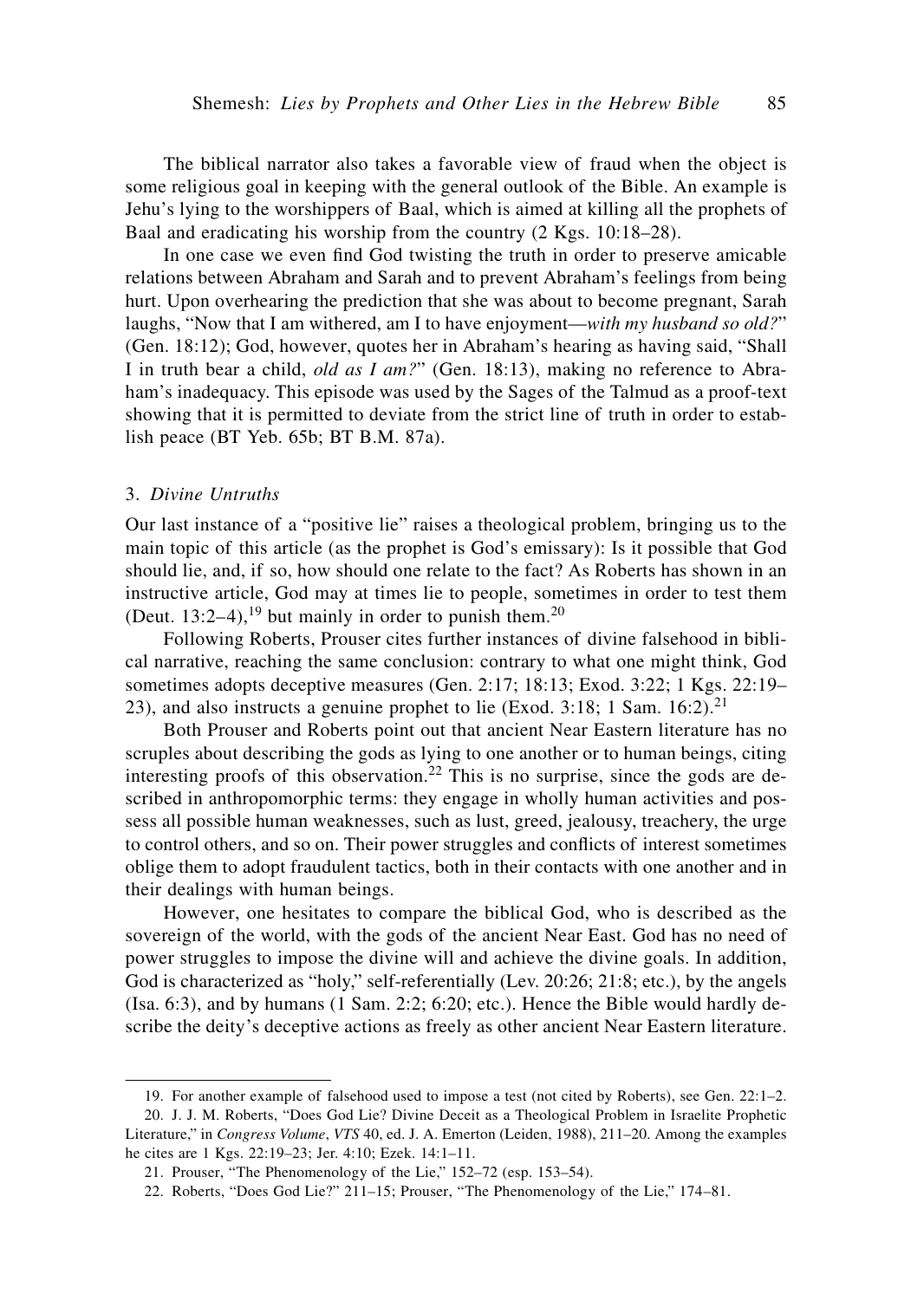In general, God is portrayed in the Bible as a "God of truth" (Ps. 31:6), Whose word is "right" (ישר) and Whose "every deed is faithful" (Ps. 33:4). God places the following self-description in the mouth of Balaam: "God is not man to be capricious, or mortal to change His mind" (Num. 23:19). A similar affirmation is heard from the prophet Samuel: "The Glory of Israel does not deceive or change His mind" (1 Sam. 15:29).

Yairah Amit has discussed the theological problem involved in the assumption that God may lie. As she points out, God, like the biblical narrator, "must be reliable, otherwise how would the unsophisticated reader know when to believe and accept His demands and judgments?"<sup>23</sup> She does not, however, try to reconcile the many passages cited by Roberts and Prouser in which God seems to be shown as lying.

Perhaps a partial solution to the problem would be the following observation: if God gave advance warning that, under certain circumstances, God would mislead humanity, God's falsehood would raise fewer difficulties. One might add that divine deception, by analogy with human deception, is justified by the theological maxim, "With the pure You act in purity, and with the perverse You are wily" (2 Sam. 22:27; Ps. 18:27). That is to say, God treats human beings in accord with their own actions.<sup>24</sup>

Both Roberts and Prouser discuss the episode of 1 Kings 22, in which God deliberately misleads Ahab's prophets.<sup>25</sup> It should be noted, however, that God does not hide the truth from Ahab: the monarch has been told the truth by the prophet Micaiah son of Imlah. It is up to him whether to believe Micaiah or his own prophets. The reader already knows that Ahab is opposed to the true prophets, for in the past he has referred to Elijah as a "troubler of Israel" (1 Kgs. 18:17) and as his personal enemy (1 Kgs. 21:20). Now, too, he treats Micaiah as a personal foe, complaining that "he never prophesies anything good for me, but only misfortune" (1 Kgs. 22:8, 18). It is much more convenient to believe the 400 prophets, who unanimously tell him, "March upon Ramoth-gilead and triumph! The Lord will deliver into Your Majesty's hands" (v. 12; and cf. v. 6). Moreover, the Bible does not describe the 400 prophets in a favorable light: their representative, Zedekiah son of Chenaanah, strikes Micaiah (v. 24). Their large number is in itself suspicious and is probably intended to arouse associations with the 450 prophets of Baal and 400 prophets of Asherah mentioned in 1 Kgs. 18:19. It is no accident that Jehoshaphat, a king extolled by the Deuteronomistic historian for doing "what was pleasing to the Lord" (1 Kgs. 22:43), is not happy with their prophecy and asks to hear another prophet (as it were, a "second opinion"). There is no doubt, to my mind, that when Micaiah suddenly adds his voice to the prophetic chorus and, in their very words, also predicts victory for the king (v. 15), seemingly contrary to his earlier statement that he would speak only what the Lord tells him (v. 14), he is not acting out of fear of Ahab's presence, or, alter-

<sup>23.</sup> Y. Amit, " 'The Glory of Israel Does Not Deceive or Change His Mind': On the Reliability of Narrator and Speakers in Biblical Narrative," *Prooftexts* 12 (1992), 201–12, at 204.

<sup>24.</sup> Thus also Roberts, "Does God Lie?" 219.

<sup>25.</sup> Roberts, "Does God Lie?" 216–17; Prouser, "The Phenomenology of the Lie," 157–61. Whether we understand Micaiah's account of the "spirit" sent by the Lord to be "a lying spirit in the mouth of all his prophets" (vv. 21–23) literally, or as a metaphor, it is quite evident that the prophets' false prediction is inspired by God.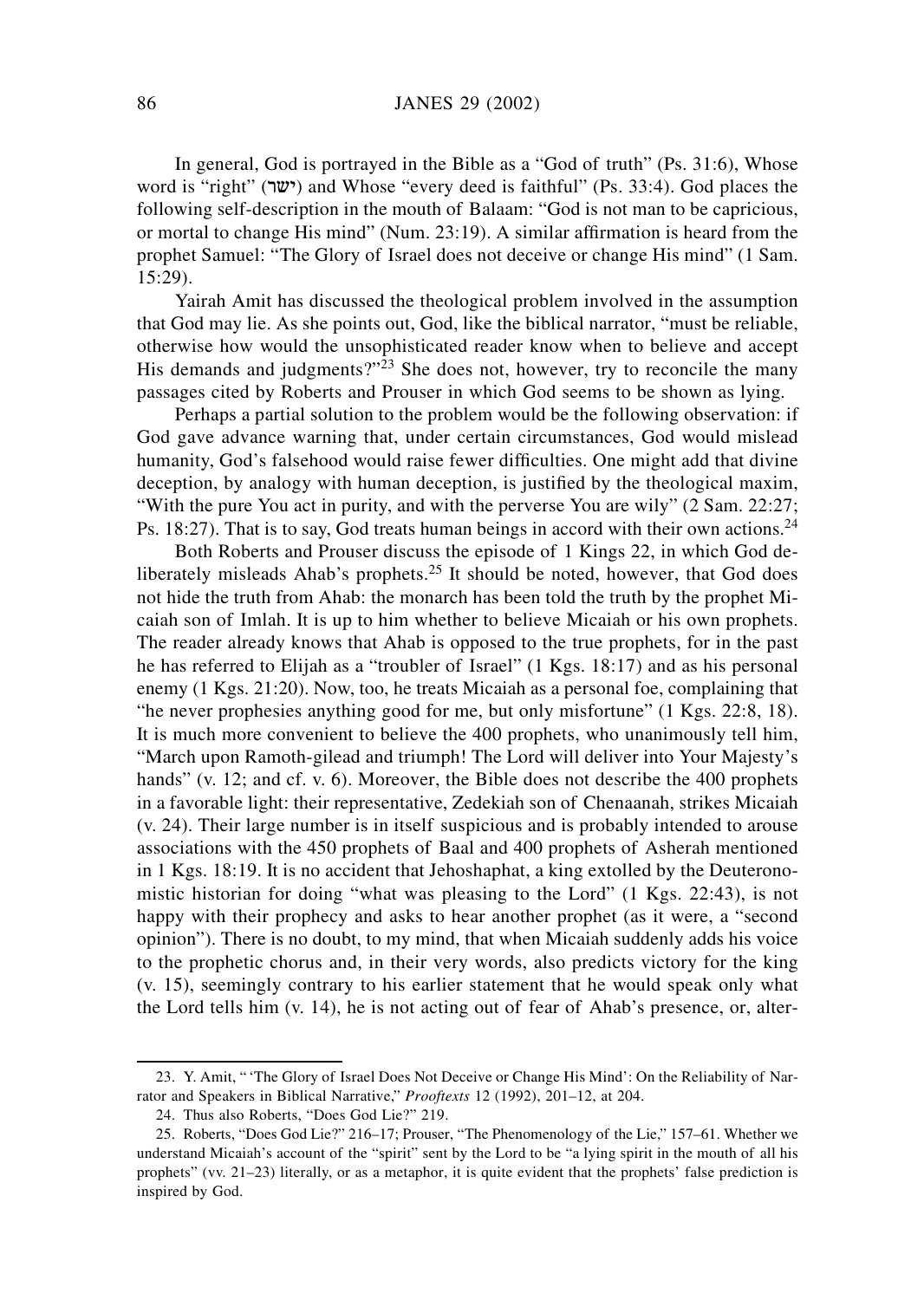natively, with intent to deceive the king. Rather, he is expressing ridicule for the collective prophecy and for anyone willing to accept such a prophecy as the truth; the sarcastic tone in which his "prediction" is uttered should surely reveal his real intention to Ahab. Micaiah's prediction of Israel's defeat and Ahab's death in battle (v. 17) does not basically change Ahab's decision to go to war; it only impels him to take precautionary measures by disguising himself, hiding his real identity, as if that might confuse God. The conclusion, therefore, is that God misleads those who allow themselves to be misled.<sup>26</sup>

However, concerning the other three lies cited by Prouser—Gen. 2:17; 18:13; and Exod. 3:22—is there any attempt by the biblical narrator to mitigate these falsehoods? For the moment, we will reserve judgment, returning to the question later, after presenting my thesis concerning prophets' lies.

#### 4. *Lies of Prophets*

Since prophets are God's emissaries, one might expect them to exhibit the highest level of reliability and truthfulness. Given the natural aversion to falsehood—as we have seen—combined with its condemnation in various biblical passages, on the one hand, and the recognition expressed in the Bible itself that some situations may legitimately demand lying, on the other, it is interesting to see how the Bible depicts lies uttered by those persons who might be expected to adhere to truthfulness more than anyone else, namely, the prophets. Does the Bible have no hesitation about describing prophets' lies, and can one indeed find true prophets uttering glaring untruths?

We will endeavor to show that prophets' lies in the Bible are not considered, formally speaking, as outright lies, because the prophet did not actually say something untrue.<sup>27</sup> In essence, however, it is quite clear that the prophet intended to mislead his interlocutor, and in that sense he was undoubtedly speaking deceptively.<sup>28</sup>

<sup>26.</sup> Cf. Roberts, "Does God Lie?" 219–20, for a discussion of Isa. 30:10.

<sup>27.</sup> After I had finished writing this article, Prof. Hannah Kasher informed me that a similar idea was expressed by the medieval (14th century) Jewish commentator and philosopher Joseph ibn Kaspi in a philosophical-theological work, published for the first time by herself: Joseph ibn Kaspi, *Shul˙an Kesef*, ed. H. Kasher (Jerusalem, 1996), secs. 79–99 (pp. 145–63) [in Hebrew]. Ibn Kaspi cites various biblical passages implying that a true prophet lied, arguing that careful subjection of these statements to logical criteria will prove that the prophets did not actually lie. Ibn Kaspi's definition of the term "prophet" is quite broad, including such figures as Isaac, Jacob, and David. His use of logic is at times forced, but in some instances I was surprised to find that my ideas had approached his quite closely. Ibn Kaspi's motive was theological-apologetic, so that he argued that a true prophet could not possibly lie, whereas I consider the techniques of deceit illustrated below as a subtle form of lying. It appears that many people who try to obey an ethical code, out of a natural reluctance to lie, prefer to deceive others in this way. See P. Ekman, *Telling Lies—Clues to Deceit in the Marketplace, Politics, and Marriage* (New York, 1985), 28–39. Ekman lists various techniques that help to mislead without uttering a single falsehood. Bok (*Lying*, 14), refers to the stratagem adopted by what she calls "casuist thinkers," who evolved the idea of "mental reservation which, in some extreme formulations, can allow you to make a completely misleading statement, so long as you add something in your own mind to make it true."

<sup>28.</sup> As already mentioned, I accept the argument that an act may be defined as falsehood only when performed with intent to mislead. For that reason, I have not dealt with such false prophecies as Jer. 28:1– 11, where there is no intent to lie. Neither have I included "lies" that may be included in the literary genre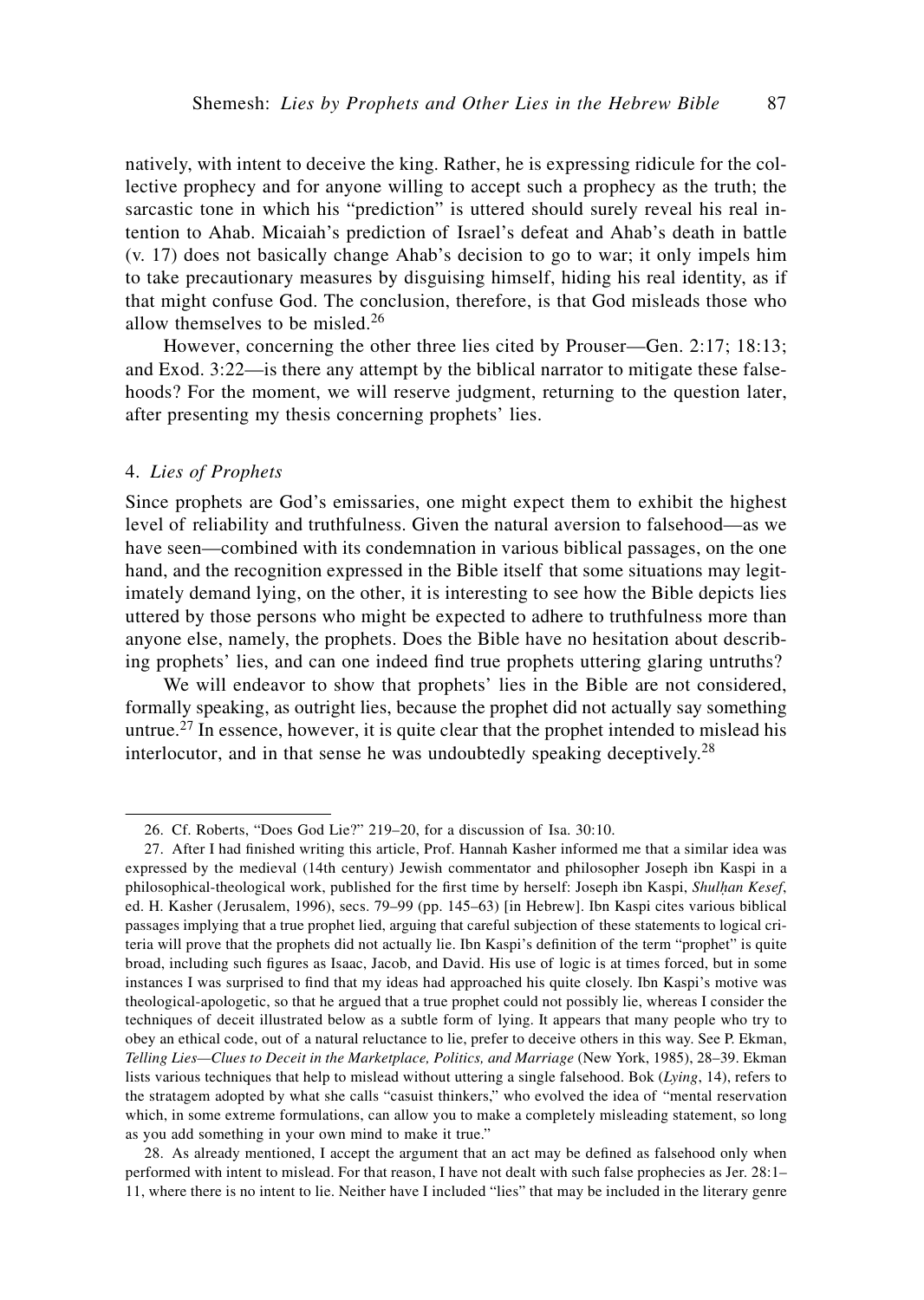# A. *"She is my sister" (Gen. 20:2)*

The first case of what might be defined as a prophet's lie is the episode in Genesis 20 which contains the first occurrence in the Bible of the Hebrew word  $\mathbf{x}$ וביא, prophet. Abraham arrives at Gerar and, fearing for his life (cf. Gen. 12:11–13), introduces his wife Sarah as his sister. This is one of three narratives belonging to the wife-sister type-scene.<sup>29</sup> The other two revolve around Abram and Sarai in Egypt (Gen. 12:10– 20) and around Isaac and Rebekah in Gerar (Gen. 26:6–11). Common to all these narratives are the following elements: The patriarch and his wife come to foreign soil; fearing for his life, the patriarch presents his wife as his sister; the sister is taken to the king's house (Genesis 12, 20) or placed in some other, similar danger (Genesis 26); the king rebukes the patriarch for having lied to him.

The accepted scholarly view assigns Genesis 20 to the E source and the other two narratives to  $J^{30}$ ; it is also agreed that Genesis 20 represents a more highly developed ethical-theological position than Genesis  $12<sup>31</sup>$  which is believed to be the oldest of the three. Our story is the only one of the three—and the only episode in all the Abraham narratives—in which Abraham is called a "prophet"; in fact, God uses the term when revealing God's self to Abimelech in a dream (v. 7). The word  $\overline{\mathbf{x}}$ is not used here in the sense of a person who predicts the future in God's name, but in the sense of a "man of God," an attribute represented first and foremost, as many scholars have noted, by his ability to pray and thus to serve as an intermediary between God and Abimelech.<sup>32</sup> Significantly, only in our narrative, where Abraham is defined as a prophet, does the patriarch try to justify his introduction of his wife as his sister making the point: "And besides, she is in truth my sister, my father's daughter though not my mother's; and she became my wife" (v. 12). Abraham is implying that he did not lie to Abimelech but only concealed vital information from him. Some commentators have suggested that Abraham is lying here once again,<sup>33</sup> but

31. See, e.g., J. Skinner, *Genesis*, *ICC* (Edinburgh, 1912), 315. For a different opinion see Polzin, "The Ancestress of Israel," esp. 84.

of a juridical parable (the prophet Nathan misleading King David through his parable of the poor man's lamb in 2 Sam. 12:1–14; or the anonymous prophet misleading Ahab through the parable of the escaped captive in 1 Kgs. 20:35–43), as they constitute a separate literary genre (also including the parable of the wise woman of Tekoa in 2 Sam. 14:1–24), which differs as to means and aims from ordinary lies. On this literary genre, see U. Simon, *Reading Prophetic Narratives*, trans. L. Schramm (Bloomington & Indianapolis, 1997), 112–23.

<sup>29.</sup> For a more thorough discussion, see R. Polzin, " 'The Ancestress of Israel in Danger' in Danger," *Semeia* 3 (1975), 81–97; R. C. Culley, *Studies in the Structure of Hebrew Narrative* (Philadelphia, 1976), 33–41; R. Alter, *The World of Biblical Literature* (New York, 1992), 145–48; F. Polak, *Biblical Narrative: Aspects of Art and Design* (Jerusalem, 1994), 121–23 [in Hebrew].

<sup>30.</sup> J. Van Seters (*Abraham in History and Tradition* [New Haven & London, 1975], 173), on the other hand, claims that Genesis 20 is not an independent version of the previous account in Genesis 12, but rather "another version of the same theme, which has the older account very much in mind and which seeks to answer certain important theological and moral issues that the narrator felt were inadequately treated in the earlier account."

<sup>32.</sup> See, e.g., R. P. Carroll, "The Elijah-Elisha Sages: Some Remarks on Prophetic Succession in Ancient Israel," *VT* 19 (1969), 400–15, at 402; C. Westermann, *Genesis 12–36—A Commentary*, trans. J. J. Scullion, *Continental Commentaries* 1/2 (London, 1985), 324.

<sup>33.</sup> For example: Abraham Ibn Ezra, *Ibn Ezra's Commentary on the Pentateuch*, trans. and annotated H. N. Strickman and A. M. Silver (New York, 1988), 1.212: "I believe that Abraham put Abimelech off with a timely excuse."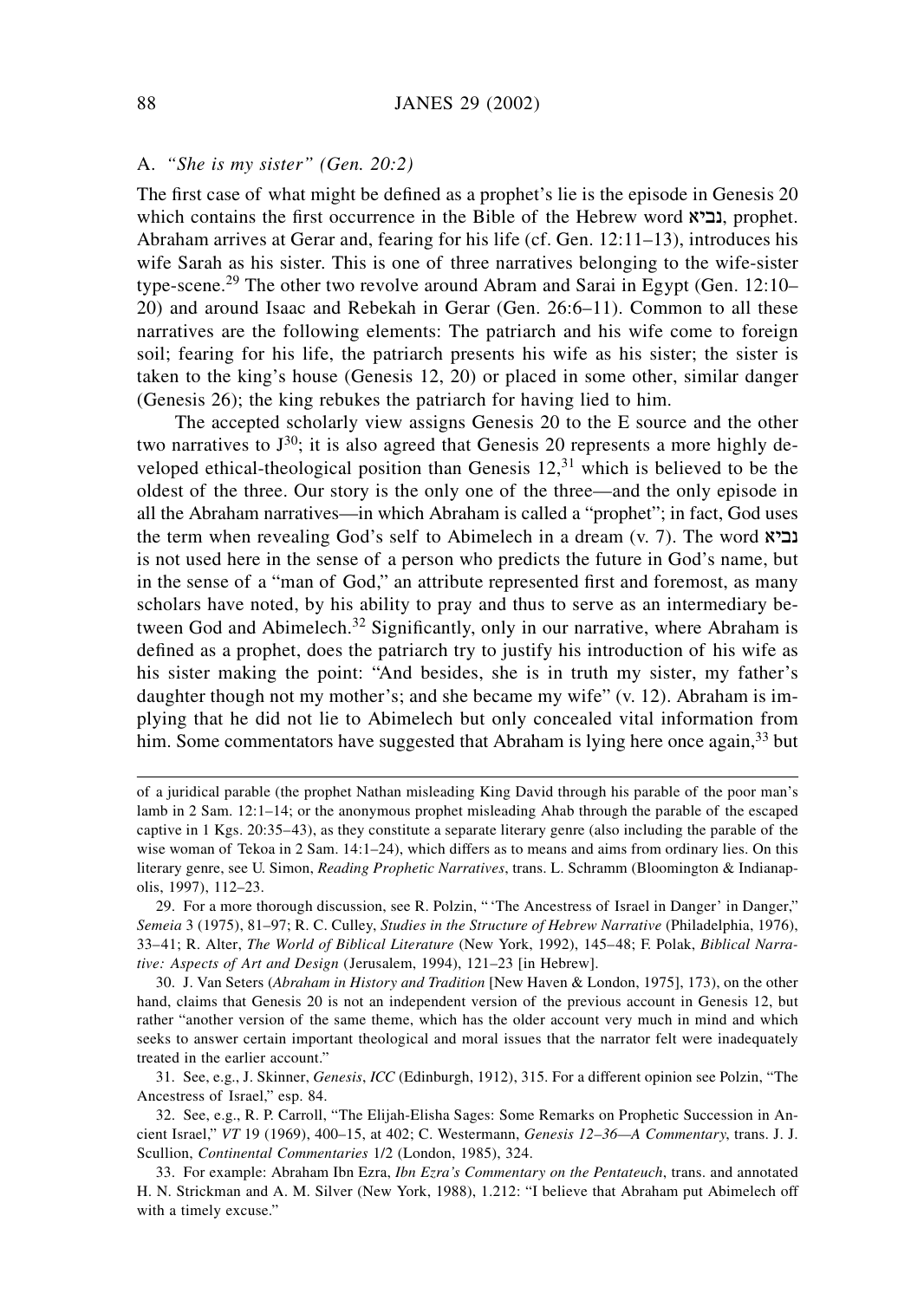such a view is implausible. One would hardly expect the narrator to have Abraham, who has just been accused of lying, utter another falsehood, and one which is moreover unnecessary. Abimelech does indeed express his ethical disapproval, but presents no threat to Abraham; on the contrary, he needs him to pray for him. Most probably, then, the narrative presents Abraham as speaking the truth, and Sarah, according to the tradition alluded to here, is indeed Abraham's half-sister, whether a "sister" proper<sup>34</sup> or "sister" in the broad sense of a relative on his father's side.<sup>35</sup> Hence, Abraham's words are misleading but not an overt lie.

In this story, the misleader himself explains that he has not spoken a falsehood, while in the other narratives to be discussed below it is the details of the plot that absolve him of the guilt of directly lying.

# B. *"Let us go a distance of three days into the wilderness" (Exod. 3:18)*

A second instance of a prophet deliberately misleading his interlocutor, this time upon God's instructions, is Moses, who was sent to say to Pharaoh: "The Lord, the God of the Hebrews, manifested Himself to us. Now therefore, let us go a distance of three days into the wilderness to sacrifice to the Lord our God" (Exod. 3:18). This request gives the impression that the sole purpose of the excursion is cultic, and that the Israelites will return to Egypt upon completing the sacrifice. It should be noted, however, that nowhere in God's instruction to Moses, telling him what to say to Pharaoh, or in Moses' execution of that instruction (Exod. 5:1, 3; 8:23), is there any hint that the Israelites will return to Egypt. Pharaoh is repeatedly requested to release the people to worship God in the desert.<sup>36</sup> In addition, it is clear from the context, both immediate and more remote, that the Israelites did indeed worship God in

<sup>34.</sup> This is the view of Joseph ibn Kaspi (*Mishneh Kesef*, ed. Isaac Halevi Last [Pressburg, 1905], 96 [in Hebrew]); Skinner (*Genesis*, 318) and many others. As they point out, conjugal relations with a sister on the father's side were prohibited only later (Lev. 18:9; 20:17; Deut. 27:22).

<sup>35.</sup> This is the view of many of the medieval commentators: R. Solomon Yizhaki (Rashi), R. Samuel b. Meir, R. Joseph Bekhor Shor and R. David Kimhi. For examples of the word "brother" used in the sense of a kinsman see Gen. 13:8; 14:14, 16; 29:12, 15. For a similar solution see N. Wander, "Structure, Contradiction, and 'Resolution' in Mythology: Father's Brother's Daughter Marriage and the Treatment of Women in Genesis 11–50," *JANES* 13 (1981), 75–99, at 84. E. A. Speiser ("The Wife-Sister Motif in the Patriarchal Narratives," in *Biblical and Other Studies*, ed. A. Altmann [Cambridge MA, 1963], 15–28) suggests a legal interpretation of Abraham's words, "she is my sister." He associates the assertion with Nuzi texts according to which it was customary in the upper classes of Hurrian society to adopt one's wife as a sister in order to enhance her status. However, various scholars have criticized Speiser's approach to the analysis of the Nuzi finds and have questioned the very possibility that the Nuzi documents might help to explain the patriarchal narratives. See, e.g., B. Eichler, " 'Say that you are my Sister': Nuzi and Biblical Studies," *Shnaton (An Annual for Biblical and Ancient Near Eastern Studies)* 3 (1978–79), 108– 15 [in Hebrew].

<sup>36.</sup> Compare the commentaries of Ibn Ezra, Hizzekuni, and in particular, the comment of R. Jacob Zevi Meklenburg (*Ha-Ketav veha-Kabbalah—Be'ur al Óamishah Óumshei Torah* [Frankfurt a.M., 1880], 1.4 [in Hebrew]): "Moses did not say in so many words that they would actually return after the three days expired and was therefore not guilty of uttering an actual falsehood." Nehama Leibowitz (*Studies in Shemot [The Book of Exodus]* (Jerusalem, 1976), 1.94 citing Meklenburg, rejects his view as purely formal, adding: "Surely the crux of the matter was not the actual words he said or left unsaid but how Pharaoh was supposed to understand them." Nevertheless, the formal excuse should not be discounted, as it will also follow from the other prophetic lies considered in this article.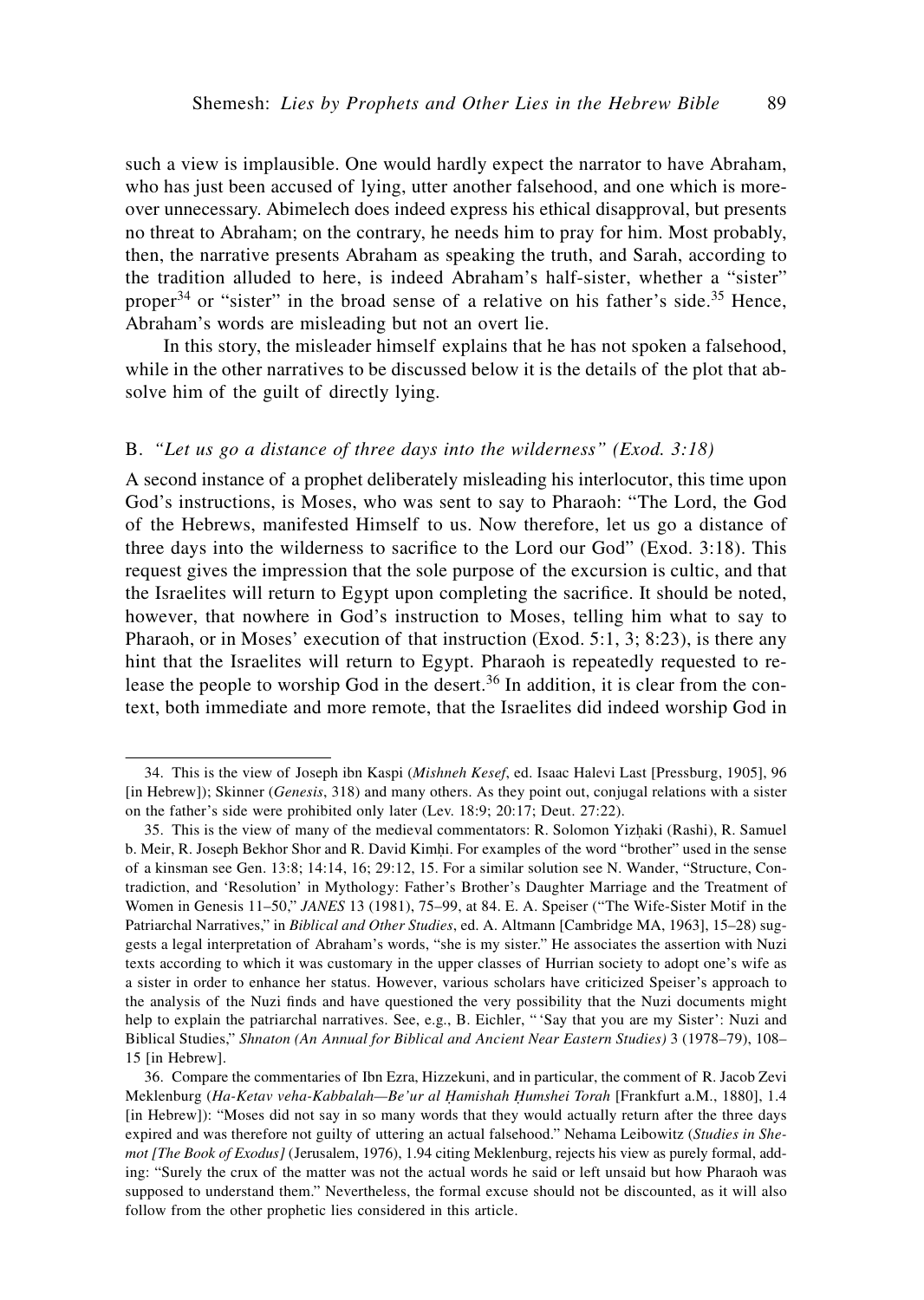the wilderness by offering sacrifices (Exod. 3:12; 24:5). Pharaoh, on the other hand, lies again and again in his negotiations with Moses and the people, as he breaks his own promises and undertakings to release the people (8:4 as against 8:11; 8:24 as against 8:28; 9:27–28 as against 9:34–35; 10:16–17 as against 10:20).

# C. *"I have come to sacrifice to the Lord" (1 Sam. 16:2)*

A similar case is the lie told by the prophet Samuel, again on God's orders. When God sends Samuel to Bethlehem to anoint one of Jesse's sons instead of Saul, who has failed, and Samuel voices the fear that Saul might slay him, God tells the prophet to adopt a stratagem: "Take a heifer with you, and say: 'I have come to sacrifice to the Lord'" (1 Sam. 16:2). As in the previous case, the real purpose of the act is concealed, but there is no direct, explicit lie, for a sacrifice will indeed be offered, as the biblical text takes the trouble to inform us (16:3, 5).

# D. *"This is not the road" (2 Kgs. 6:19)*

The next two cases of prophetic lies are associated with the prophet Elisha. The first occurs in the episode of the siege of Dothan (2 Kgs. 6:8–23). Elisha tells the Aramean army detachment dispatched to capture him, which has been temporarily blinded: "This is not the road, and this is not the town; follow me, and I will lead you to the man you want" (v. 19). He then leads the soldiers to the king of Israel in Samaria. This seems quite clearly to be an outright deception; nevertheless, here, too, one can show that, formally speaking, the prophet has not lied, that is, has not uttered untrue words; he has, rather, misled the Arameans through ambiguity. This argument depends on one's interpretation of the text at the beginning of the episode, concerning the purpose of the ambushes set up by the Arameans in Israel's territory. Most scholars believe that the intention was to attack Israelite military units that might go by at random. More plausibly, to my mind, the target was the king of Israel himself, should he come to patrol the boundary.<sup>37</sup> This interpretation is preferable for several reasons:

(1) Elisha addresses the king of Israel in second person singular: "Take care (**השמר**) not to pass through  $\ldots$ ." (v. 9), giving the clear impression of a personal warning to the king.

(2) The Arameans' capture of the king would have been a tremendous military and political achievement, establishing their rule over Israel.<sup>38</sup> Similarly, in another war between Aram and Israel, the Aramean king commands his chariot officers: "Don't attack anyone, small or great, except the king of Israel" (1 Kgs. 22:31). The Ara-

<sup>37.</sup> This is also the view of R. Kittel, *Die Bücher der Könige*, *HKAT* 1/5 (Göttingen, 1900), 210; K. Galling, "Der Ehrenname Elisas und die Entrückung Elias," *ZTK* 53 (1956), 129–48, at 136; however, neither Kittel nor Galling explain their interpretation. Josephus (*Antiquities* 9.4.3 § 51) adds that the Arameans wanted to slay the king, but he, too, offers no proof to that effect.

<sup>38.</sup> In the ancient world it was particularly important to injure or kill high-ranking persons, and attempts were often made to reach the king himself; see S. Avivi, "Principles of War in the Biblical Countries During the Period of Settlement and the Monarchy" (M.A. thesis, Bar-Ilan University, Ramat-Gan, 1996), 94 [in Hebrew].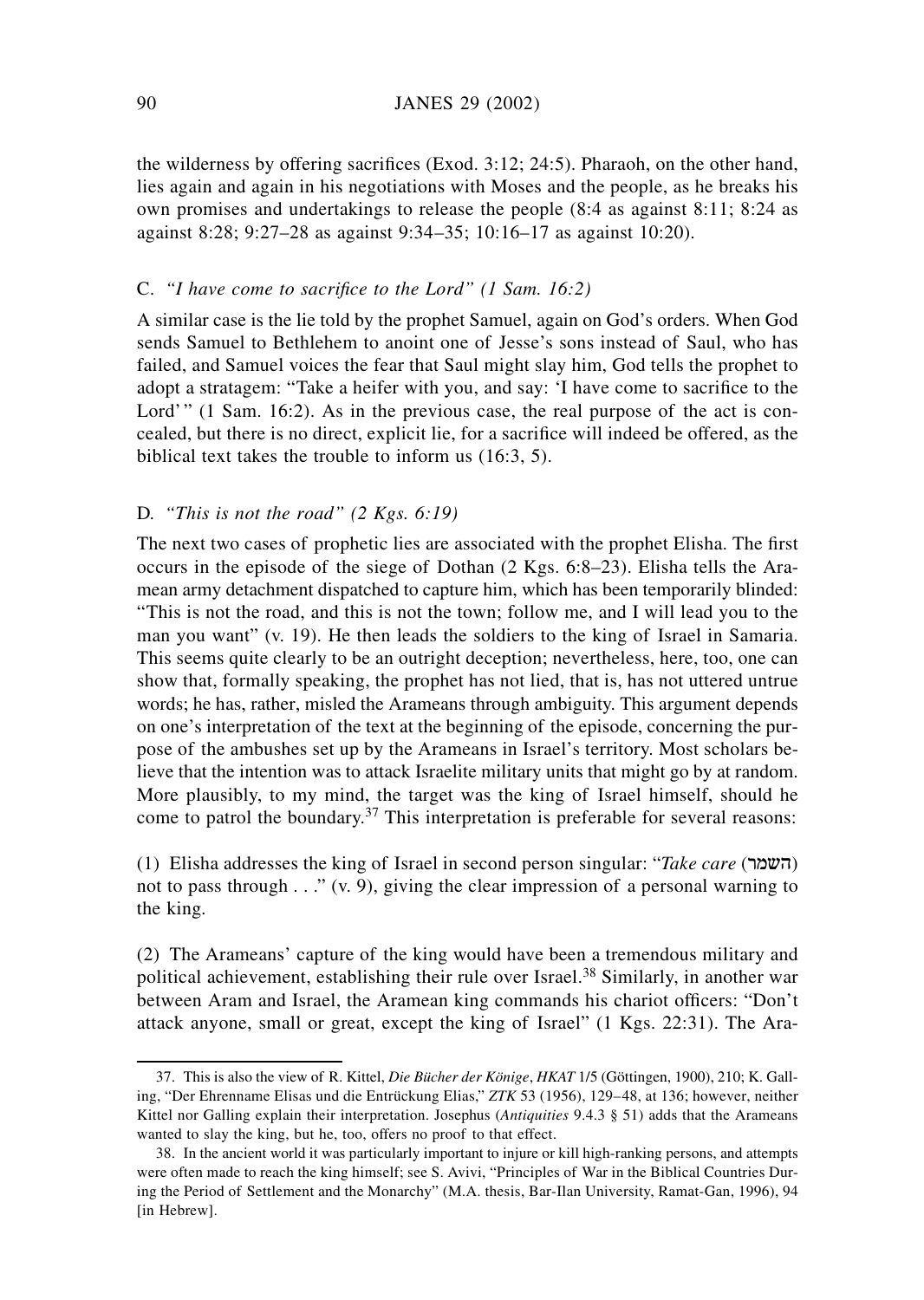mean king could rely on spies and informers to trace the Israelite king's movements, as he indeed did later on in the story, by sending to inquire as to the prophet's whereabouts (v. 13).

(3) On a literary level, this interpretation enhances the structure of the narrative: If the Arameans were indeed out to capture the Israelite king, the whole story acquires an impressive inclusio structure, for it ends with the Arameans themselves falling into the Israelite king's hands (vv. 20–21). Moreover, there is a clear parallel to the Arameans' attempt to lay their hands on Elisha (vv. 13–14), which ends in his capture of the Arameans (v. 19).

(4) Added to all these considerations is the theological point: On such grounds, Elisha's instructions to the Arameans—"follow me, and I will lead you to the man you want" (v. 19)—are seen to be a sophisticated ruse, not an outright lie. The Arameans understand that he intends to lead them to the man of God in Dothan, whom they were sent to capture; while he intends to lead them to the man whom their master, the king of Aram, meant to capture in the first place—the king of Israel. Such a misleading trick is in good agreement with our findings about prophetic lies in general, and also with Elisha's own methods, as will also follow from a further such case in 2 Kgs. 8:7–15.

# E. *"Go and say to him, 'You will recover'" (2 Kgs. 8:10)*

When Hazael is sent to Elisha to inquire, in the name of Ben-Hadad, king of Aram, whether the king will recover from his illness, Elisha tells him to mislead his master, telling him,<sup>39</sup> "You will recover." To Hazael himself, however, he reveals the whole truth, meant solely for his ears: "However, the Lord has revealed to me that he will die" (2 Kgs. 8:10). Once again, it appears that Elisha is not telling an outright lie but only a half-truth, which is equivalent to a lie. The king had asked, "Will I recover from this illness?"  $(v, 8)$ ;<sup>40</sup> while Elisha, aware that the king's illness is not incurable, answers this specific question: "You will recover." However, he reveals to Hazael that, although the king's illness is not so severe, he will die from another cause.<sup>41</sup> By urging Hazael to mislead his king, Elisha probably intends, as suggested by Ehrlich, "to reassure Ben-Hadad, so that he would not be on guard against Hazael when the latter came to slay him."<sup>42</sup> My understanding of the story is that Elisha wishes to inspire Hazael to murder his king, Ben-Hadad, as part of the divine plan to appoint Hazael

<sup>39.</sup> We are following the reading of the *qere*, לך אמר לו חיה תחיה, in accordance with all the Targums. The reading of the Ketiv, לך אמר לא חיה תחיה) (which must necessarily be translated: "Go and say, 'You will surely not recover'," is a scribal emendation aiming to protect Elisha from the accusation that he induced Hazael to lie. See M. A. Klopfenstein, *Die Lüge nach dem Alten Testament—Ihr Begriff, ihre Bedeutung und ihre Beurteilung* (Zürich, 1964), 346; M. Cogan and H. Tadmor, *II Kings*, *AB* 11 (New York, 1988), 90.

<sup>40.</sup> One of the meanings of the root  $\gamma$ <sup>n</sup> is indeed to recover from an illness, as in Josh. 5:8; Judg. 15:19; 2 Kgs. 20:7; and elsewhere.

<sup>41.</sup> See Ibn Ezra to Gen. 27:19, s.v. ykna; D. N. Wood, *Elisha, the Neglected Prophet* (Stevenage, 1986), 98.

<sup>42.</sup> A. B. Ehrlich, *Miqrâ ki-Pheschutô* (Berlin, 1900), 2.351 [in Hebrew].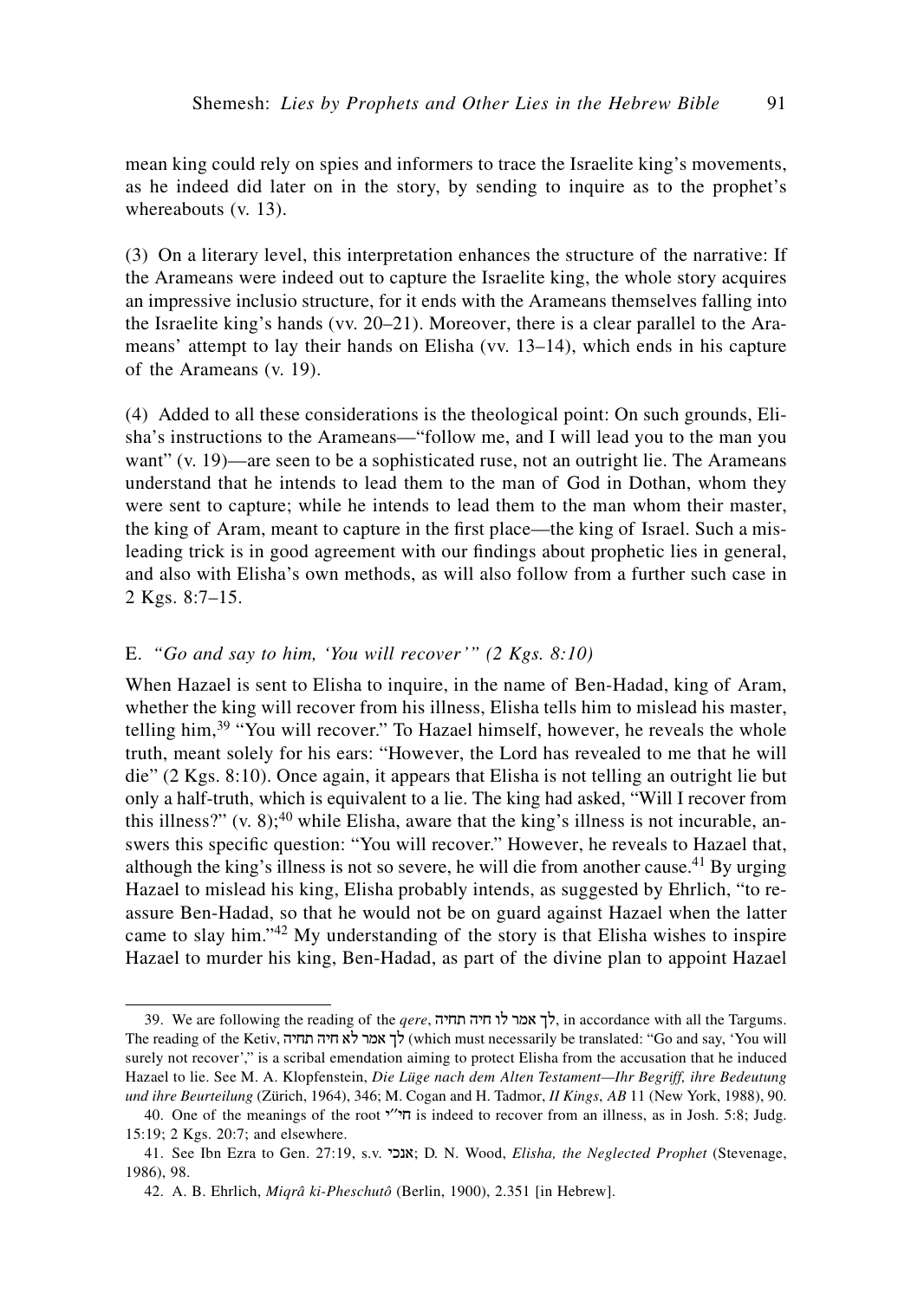as one of the three avengers (one of them being Elisha himself) to strike Israel, as God commanded Elijah at Mount Horeb (1 Kgs. 19:15–18).<sup>43</sup> Elisha indeed succeeds in motivating Hazael to slay his master, both because he predicts that Hazael will succeed Ben-Hadad, and because he informs him that Ben-Hadad will not vacate his throne by dying a natural death, of his sickness.

# F. *"I was presenting my petition to the king" (Jer. 38:26)*

The protagonist of my last example is Jeremiah—a representative of classical prophecy. Unlike Abraham and Elisha, who resort to misleading at their own initiative, and unlike Moses and Samuel, who mislead a king (Pharaoh, Saul) upon God's instructions, Jeremiah is forced to deceive the officials on orders from King Zedekiah. After Jeremiah's secret encounter with Zedekiah, on which occasion he tells the king in God's name of the calamity that will befall him and Judah in general if he does not surrender to the Babylonians, Zedekiah advises the prophet that, for both their sakes,<sup>44</sup> should he be interrogated by the officials about the content of their conversation, he should tell them, "I was presenting my petition to the king not to send me back to the house of Jonathan to die there" (Jer. 38:24–26). And Jeremiah does indeed do "just as the king had instructed him" (v. 27). Eva Osswald, in her study of false prophets, cites this episode to support her thesis that the distinction between true and false prophets cannot be based on an ethical criterion. Even the canonical prophets, she writes, resorted at times to unethical deeds, such as Hosea's marriage to a whore (Hos.  $1:2-3$ ) and Jeremiah's lie to the officials.<sup>45</sup> Other scholars have defended Jeremiah, justifying the deceit in one way or another.<sup>46</sup> On the other hand, in the view of scholars who believe Jer. 38:14–28 to be a parallel tradition to the text of Jer.  $37:17-21$ ,<sup>47</sup> Jeremiah was telling the truth, for he did indeed entreat the king not to send him back to the house of the scribe Jonathan (37:20). As Jones writes, Jeremiah's response to the officials "has the advantage of being both convincing and true."<sup>48</sup> As to those scholars who suggest some kind of textual error and believe 38:14b–27 to be the immediate chronological sequel to 37:17–20, continuing the king's conversation with the prophet, Jeremiah did not tell a lie, only concealing the

<sup>43.</sup> Cf. E. Ruprecht, "Entstehung und Zeitgeschichtlicher Bezug der Erzählung von der Designation Hasaels durch Elisa," *VT* 28 (1978), 73–82, at 76; G. H. Jones, *1 and 2 Kings*, *NCB* 9 (Grand Rapids, 1984), 2.445.

<sup>44.</sup> To my mind, Zedekiah, in his last words to Jeremiah, "that you may not die," is not threatening to put the prophet to death if he disobeys, but warning him that if the officials discover the real content of the conversation they will kill him.

<sup>45.</sup> E. Osswald, *Falsche Prophetie im Alten Testament* (Tübingen, 1962), 15–16; her view is accepted by T. W. Overholt, *The Threat Falsehood—A Study in the Theology of the Book of Jeremiah* (London, 1970), 40, n. 29; J. L. Crenshaw, *Prophetic Conflict* (Berlin, 1971), 56–59. Crenshaw (p. 59) adds that there are also instances of deception in earlier prophecy, citing Elisha's lie to Ben-Hadad (2 Kgs. 8:10), discussed above.

<sup>46.</sup> For a survey of these attempts, see W. McKane, *Jeremiah*, *ICC* (Edinburgh, 1986), 2.967.

<sup>47.</sup> See, e.g., J. Bright, *Jeremiah*, *AB* 21 (New York, 1965), 233–34; D. R. Jones, *Jeremiah*, *NCB* 11 (London, 1992), 461.

<sup>48.</sup> Jones, *Jeremiah*, 462.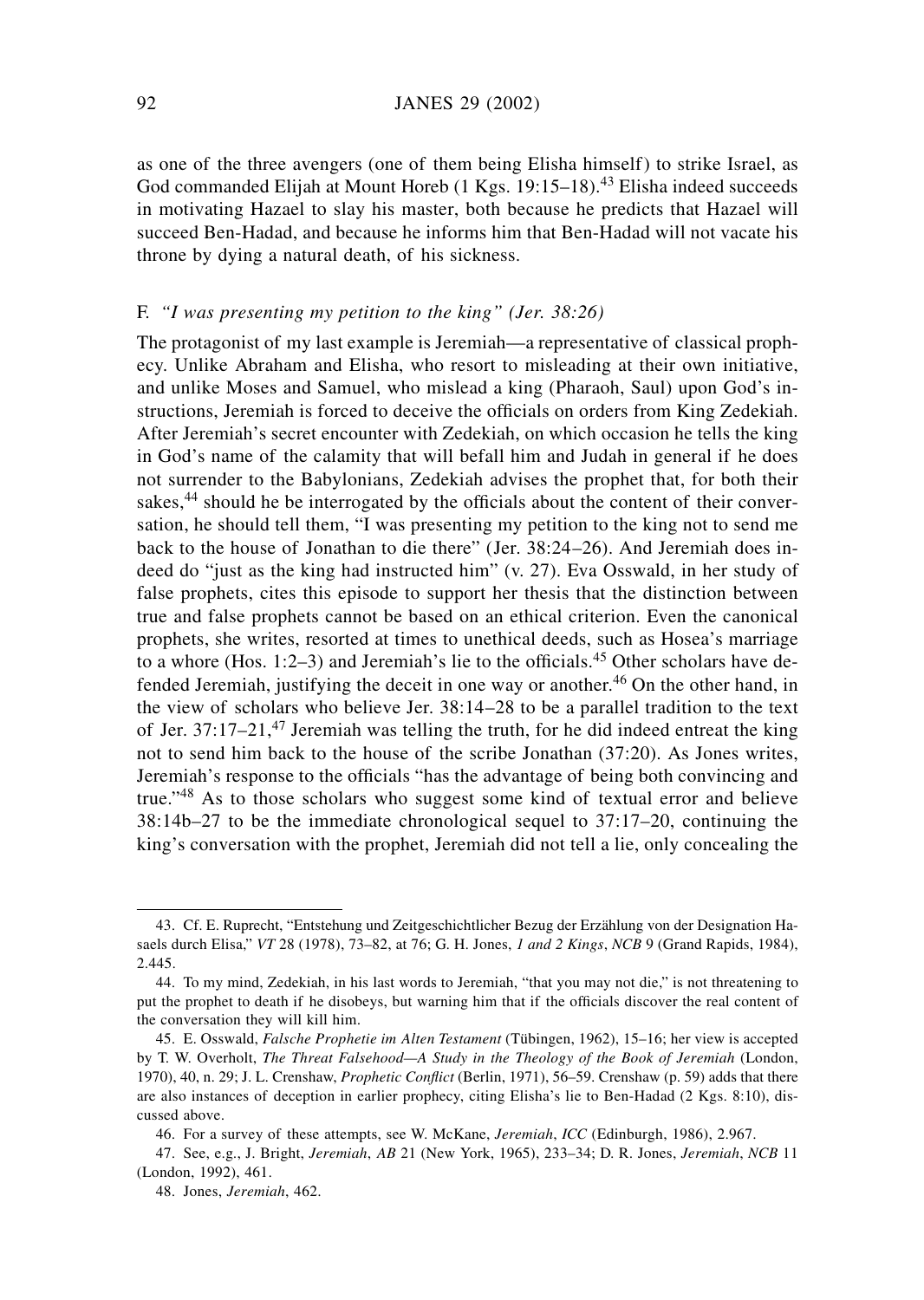political portion of the encounter.<sup>49</sup> However, even if we accept the biblical text as it is, considering ch. 38 to be the chronological sequel to ch. 37, recounting an event other than (and later than) that described in ch.  $37,50$  Jeremiah is not, formally speaking, telling an outright lie: he is simply telling the officials what he said to the king albeit at a previous meeting.

Common to all these cases is that the prophet has not uttered an outright lie, but employed a technique of telling a half-truth (Abraham, Moses, Samuel, and Jeremiah) or using ambiguity (Elisha). Formally speaking, therefore, one might say that he has not told a lie, although his intention was undoubtedly to mislead another person.

### 6. *Do only Prophets Employ this Technique of Lying?*

It is noteworthy that this technique of sophisticated deception, without explicitly lying, is not exclusive to prophets, although it is certainly characteristic of them. There are several examples in the Bible of other figures, not prophets, who employ the same technique when obliged to lie. Thus, we read of Abraham, in the episode of the binding of Isaac (in which Abraham is not referred to as a prophet), using such ambiguity when responding to Isaac's query, "but where is the sheep for the burnt offering?" (Gen. 22:7) with the evasive answer: "God will see to the sheep for His burnt offering, my son" (v. 8). Ehud son of Gera employs ambiguity when he says to King Eglon of Moab, "I have a secret message for you" (Judg. 3:19)—the word here translated as "message" is  $\tau$ , which also has the meaning of "thing," referring to the dagger hidden under Ehud's cloak.<sup>51</sup> While Nehemiah, realizing that Sanballat and Geshem the Arab are scheming against him, avoids meeting them four times, on the pretext that "I am engaged in a great work and cannot come down, for the work will stop if I leave it in order to come down to you" (Neh. 6:3). This is indeed an excuse, but one reflecting reality: Nehemiah is indeed up to his ears in work (Neh. 4:9–17).

Let us now return briefly to the question left open previously—whether one can find any way of mitigating the severity of God's distortions of the truth as described in Gen. 2:17; 18:13; and Exod. 3:22.

Before actually examining these cases, we can certainly answer on an intuitive level: it is only logical that, if the Bible avoids reporting outright lying on the part of prophets and sometimes other persons who, though not prophets, are considered exemplary and worthy of emulation, this should be true a fortiori with regard to the deity. Moreover, as we have already seen, it was by divine command that Moses and Samuel resorted to sophisticated falsifying which is not, formally speaking, lying (Exod. 3:18; 1 Sam. 16:2).

<sup>49.</sup> Thus, e.g., E. Auerbach, *Wüste und Gelobtes Land* (Berlin, 1936), 2.197, n. 2. Auerbach holds that 37:21 (Jeremiah released from the house of the scribe Jonathan and placed in the court of the guard) should properly follow 38:27. As vv. 1–13 of ch. 38 have been wrongly inserted into the conversation, it was necessary to add a new introduction in v. 14a, creating the impression of a second conversation.

<sup>50.</sup> M. Avioz, "Problems of Structure and Redaction in the Stories of the Siege of Jerusalem in the Book of Jeremiah and Their Theological and Historical Meaning" (M.A. thesis, Bar-Ilan University, Ramat-Gan, 1996), 58–60 [in Hebrew].

<sup>51.</sup> See E. M. Good, *Irony in the Old Testament* (Philadelphia, 1965), 33–34.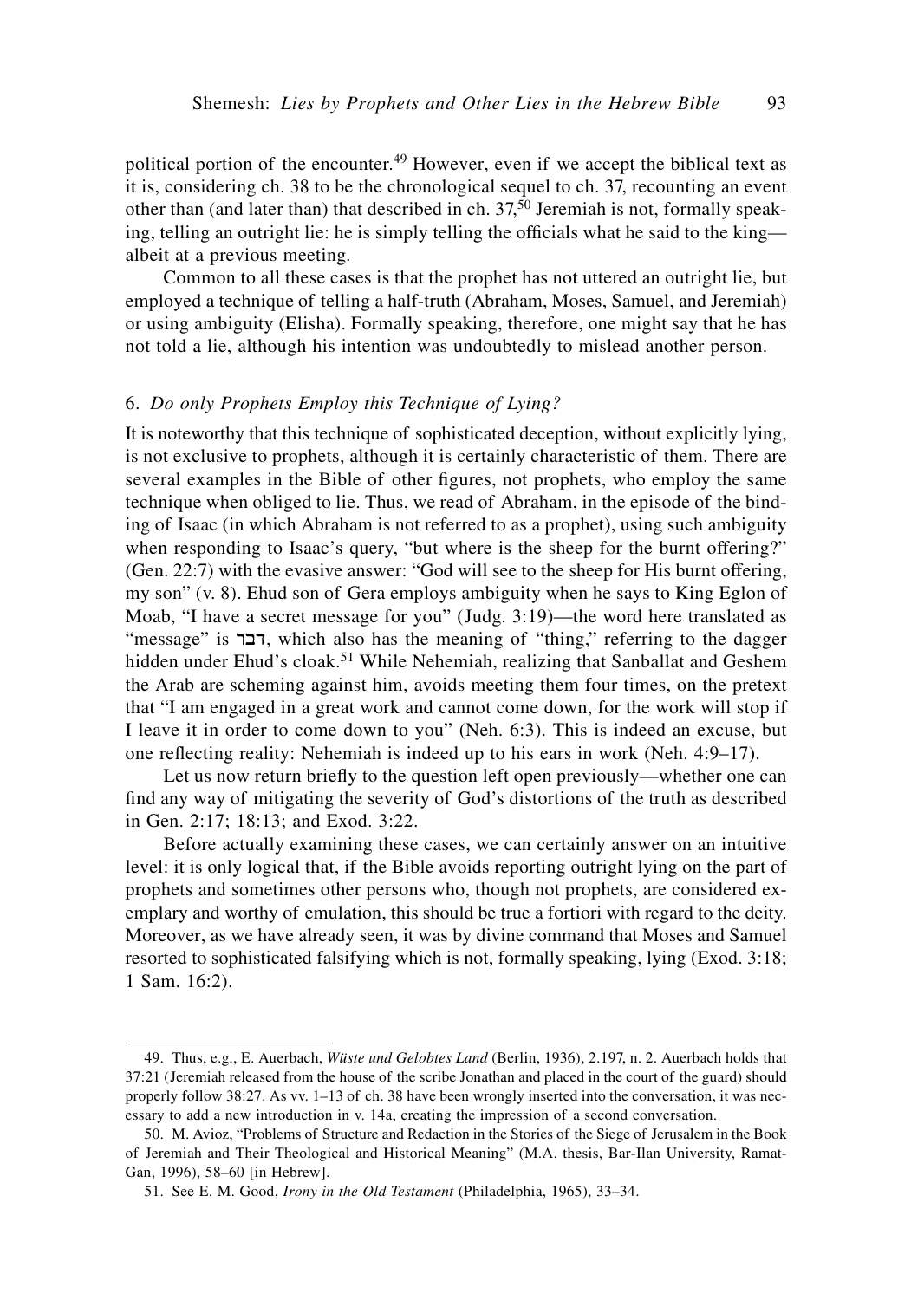# 94 JANES 29 (2002)

It indeed seems clear that the same technique characteristic of prophetic lies is employed by God in the passages enumerated. In Gen. 2:17 God warns Adam not to eat of the tree of knowledge, saying: "as soon as you eat of it, you shall die." However, the text goes on to describe how Adam and Eve both eat from the tree and survive. Did God lie to Adam? One possible answer is that it was not a lie, but God is treating the offenders leniently, perhaps because of the special circumstances—the serpent's deception.<sup>52</sup> However, we may have here a case of a subtle lie, appealing to ambiguity: Adam believes, presumably, that death is to occur immediately, on the same day; but one can interpret God's warning differently: as a consequence of his offense, Adam will become a mortal, and from then on death will reign in the world.<sup>53</sup>

The text in Exod. 3:22 also makes use of ambiguity.<sup>54</sup> God instructs the Hebrew women: "Each woman shall borrow from her neighbor and the lodger in her house objects of silver and gold, and clothing, and you shall put these on your sons and daughters, thus stripping the Egyptians." The Hebrew root here translated as "borrow" is "ww, one meaning of which is indeed "to borrow," i.e., to take temporarily;<sup>55</sup> but another meaning is simply "to request."<sup>56</sup> As far as the Egyptian women were concerned, they were lending the objects to the Hebrew women, expecting to have them returned ("they lent them" [µwlaçyw]—Exod. 12:36); however, judging at least from the divine directives—"... . ושאלה אשה משכנתה: "—and perhaps also from the manner of the Hebrew women's request from the Egyptians, one might plausibly understand that the request was for a permanent gift, not a loan. God's injunction to deceive the Egyptian women through ambiguity was designed to keep the promise to Abraham (Gen. 15:14) that the Israelites would "go free with great wealth." It should be emphasized that, from a moral standpoint, it would be only just for the Israelites, having performed hard labor for several generations, to receive some recompense for their efforts, even if secured through deception.<sup>57</sup> This is in keeping with the biblical law requiring that a gratuity be paid to a Hebrew bound servant upon his manumission (Deut. 15:12–14).

As to God's inaccurate quote of Sarah's laughing remark (Gen. 18:13), this constitutes an instance of the use of a half-truth. There is no distortion of Sarah's intention, for in saying "Now that I am withered . . ." she is also referring to her own advanced age. Nevertheless, God omits the reference to Abraham's old age.

We see, then, that the Bible's reluctance to ascribe formal lies to prophets, by employing a technique of ambiguity or half-truth, also applies to lies uttered by positive human figures other than prophets, but even more so to deceptive action taken by the deity oneself.

<sup>52.</sup> As interpreted by Skinner, *Genesis*, 67.

<sup>53.</sup> Thus, e.g., E. A. Speiser, *Genesis*, *AB* 1 (New York, 1964), 17.

<sup>54.</sup> Cf. Prouser, "The Phenomenology of the Lie," 170.

<sup>55.</sup> Exod. 22:13; 2 Kgs. 4:3; 6:3; etc.

<sup>56.</sup> Judg. 8:26; 1 Kgs. 3:11; 2 Kgs. 2:9–10; 4:28; Ps. 27:4; etc.

<sup>57.</sup> Cf. Gen. 30:31–43. Jacob attains great wealth by subterfuge, having worked many years for Laban and been defrauded by his uncle/father-in-law, without receiving proper payment for his devoted labor. This is hardly lying, but rather a cunning subterfuge, which we have no space to explain here. The important point for our present purposes is that, according to the underlying assumption of the narrative, Jacob has every moral right to trick his uncle out of what he should have received openly.